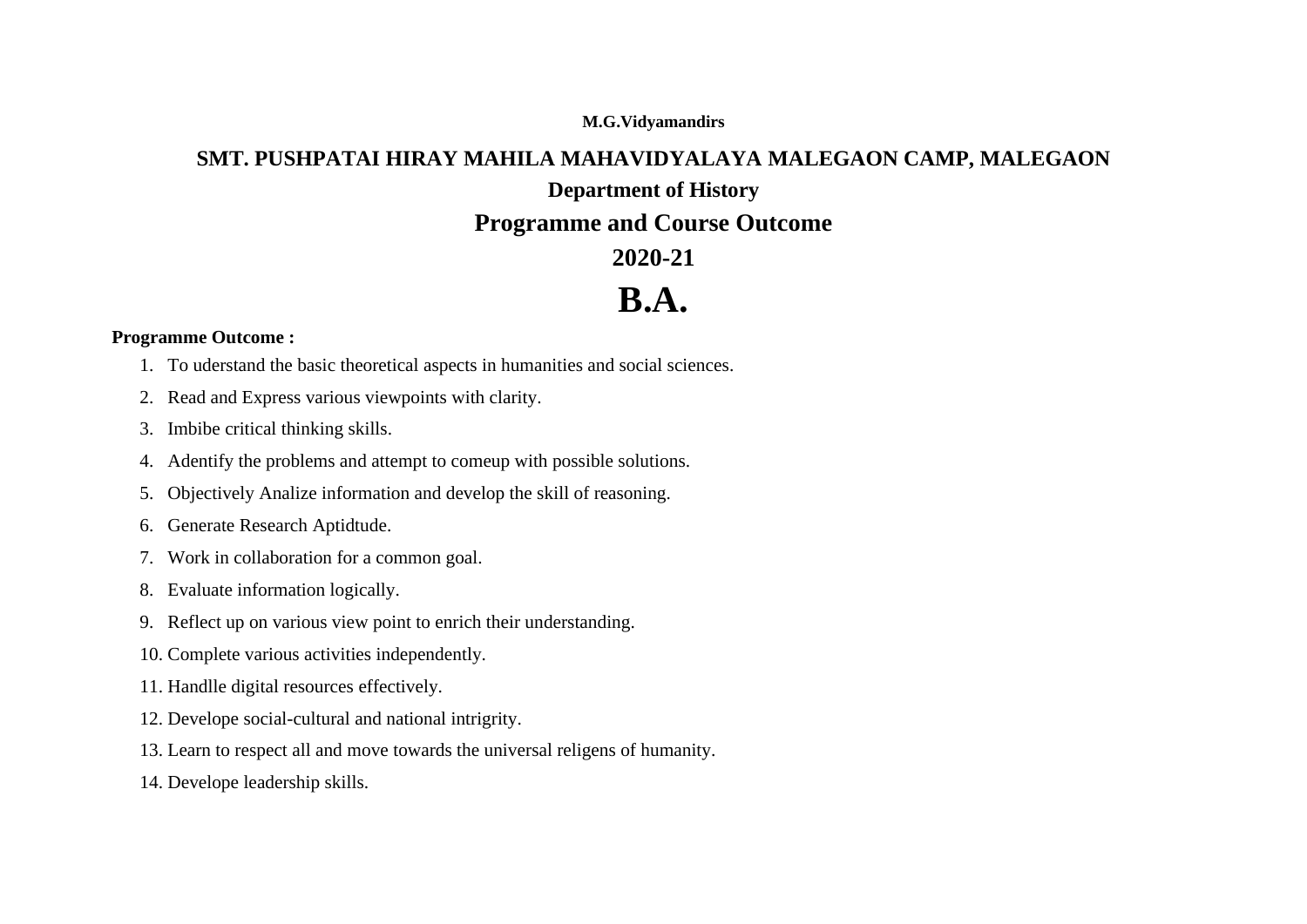15. Student get Thorough Knowledge of the syllabus to appear for Competitive Exam Such as M.P.S.C. , U.P.S.C in order to acquire Govt. jobs

#### **Programme Specific Outcome :**

History has its own value in society and human life. It helps the students to develop their ethical and social value. They can gather knowledge about the heritage and tradition of they own country and the others. There is a huge potentiality in future of a history student. Various options are opened to history student to choose their career. First of all history is a subject of primary to higher study, so they can engage themselves in teaching profession in primary, secondary and college levels. History is also helpful for those who are preparing for competitive exam.

| <b>Class</b> | <b>Subject</b> | <b>Semester</b> | <b>Course</b> | <b>Course Title</b>              | <b>Course outcome</b>                                     |
|--------------|----------------|-----------------|---------------|----------------------------------|-----------------------------------------------------------|
|              |                |                 | Code          |                                  |                                                           |
| F.Y.B.A.     | History G-1    | Sem-I           | 11171         | Early India: From Prehistory to  | Student get acquainted with basics of Historical events   |
|              |                |                 |               | the Age of Mauryas               | of India                                                  |
| F.Y.B.A.     | History G-1    | $Sem - II$      | 11172         | Early India: From Post Mauryan   | Student get acquainted with basics of Historical events   |
|              |                |                 |               | Age to the Rashtrakutas          | of India                                                  |
| S.Y.B.A.     | History G-2    | Sem-III         | 23174         | History of the Marathas          | Student get knowledge of History of freedom               |
|              |                |                 |               | $(1630 \text{ to } 1707)$        | movement in India aims, objectives , problems and         |
|              |                |                 |               |                                  | progress of independent India.                            |
| S.Y.B.A.     | History G-2    | Sem-IV          | 24174         | History of the Marathas          | Student get knowledge of History of freedom               |
|              |                |                 |               | $(1707 \text{ to } 1818)$        | movement in India aims, objectives , problems and         |
|              |                |                 |               |                                  | progress of independent India.                            |
| S.Y.B.A.     | History S-1    | Sem - III       | 23171         | Medival India – Saltanate Period | The course will enable to student to study the history of |
|              |                |                 |               |                                  | ancient from an analytical perspective.                   |
| S.Y.B.A.     | History S-1    | Sem-IV          | 24171         | Medival India- Mughal Period     | The course will enable to student to study the history of |
|              |                |                 |               |                                  | ancient from an analytical perspective.                   |
| S.Y.B.A.     | History S-2    | Sem-III         | 23172         | Glimpses of the Modern World     | Understand the social economic religious basis of         |
|              |                |                 |               | $Part - I$                       | medieval India                                            |
|              |                |                 |               |                                  | - Study medieval India art and agriculture                |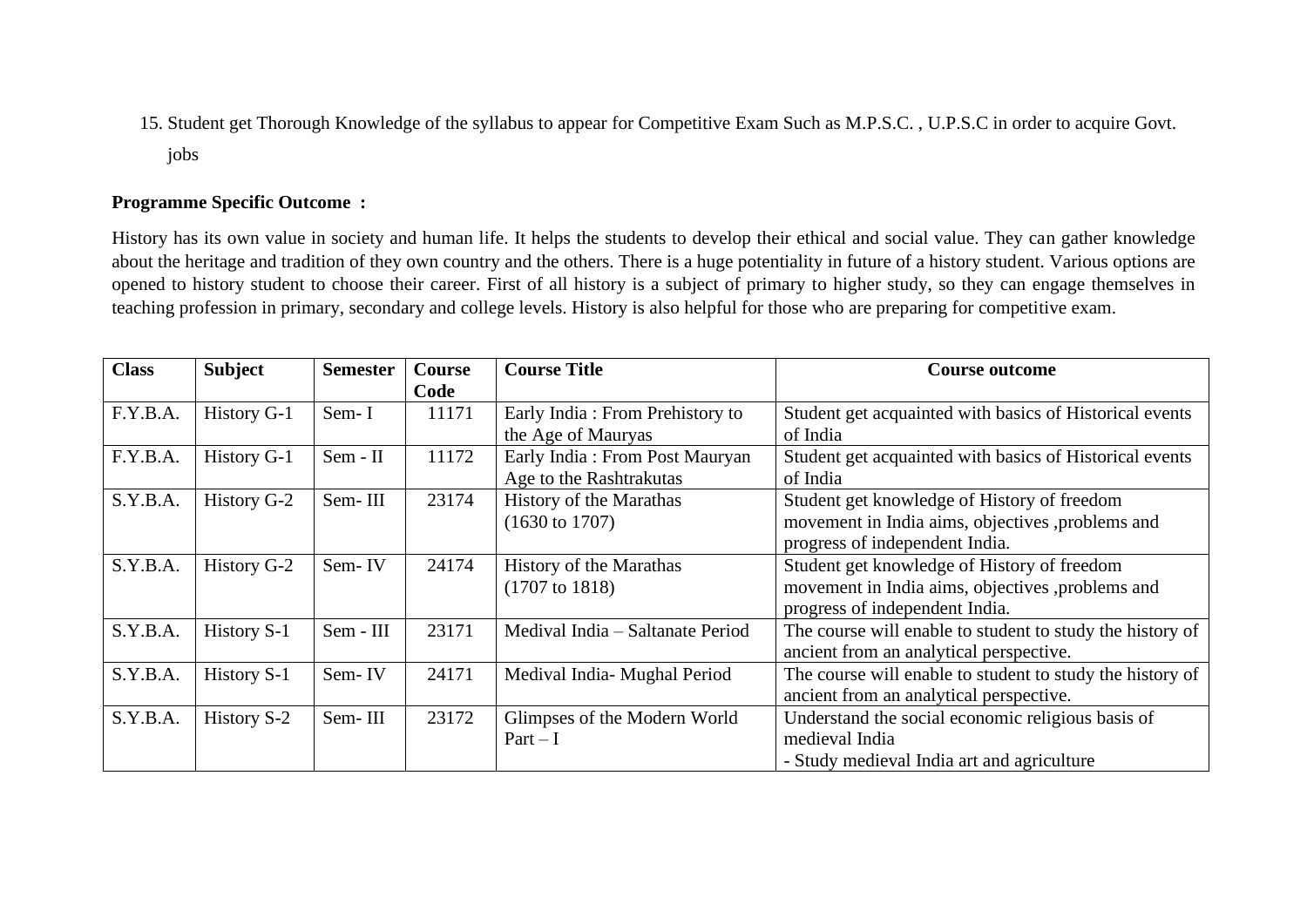| S.Y.B.A. | History S-2 | Sem-IV  | 24172 | Glimpses of the Modern World                | Understand the social economic religious basis of                 |
|----------|-------------|---------|-------|---------------------------------------------|-------------------------------------------------------------------|
|          |             |         |       | $Part - II$                                 | medieval India - Study medieval India art and                     |
|          |             |         |       |                                             | agriculture                                                       |
| S.Y.B.A. | <b>SEC</b>  | Sem-III | 23176 | Art & Architecture in Early India           | To understand the Early Indian Art & Architecture $\&$            |
|          |             |         |       |                                             | to get its knowledge                                              |
| S.Y.B.A. | <b>SEC</b>  | Sem-IV  | 24176 | Medieval Indian, Art &                      | To understand the Medieval Indian Art & Architecture              |
|          |             |         |       | Architecture                                | & to get its knowledge                                            |
| T.Y.B.A. | History G-3 |         | 3177  | History of the World in $20th$              | To understand the History of the Modern World in 20 <sup>th</sup> |
|          |             |         |       | Century (1914-1992)                         | Century                                                           |
| T.Y.B.A. | History S-3 |         | 3178  | <b>Introduction of History</b>              | To Get the knowledge of Historigraphy. To encourage               |
|          |             |         |       |                                             | the knowledge of History                                          |
| T.Y.B.A. | History S-4 |         | 3179  | History of Asia in 20 <sup>th</sup> Century | To Get the knowledge of Asia in 20 <sup>th</sup> Century . To     |
|          |             |         |       | $(1914 - 1992)$                             | understand the Indias relations with Asian Countrys.              |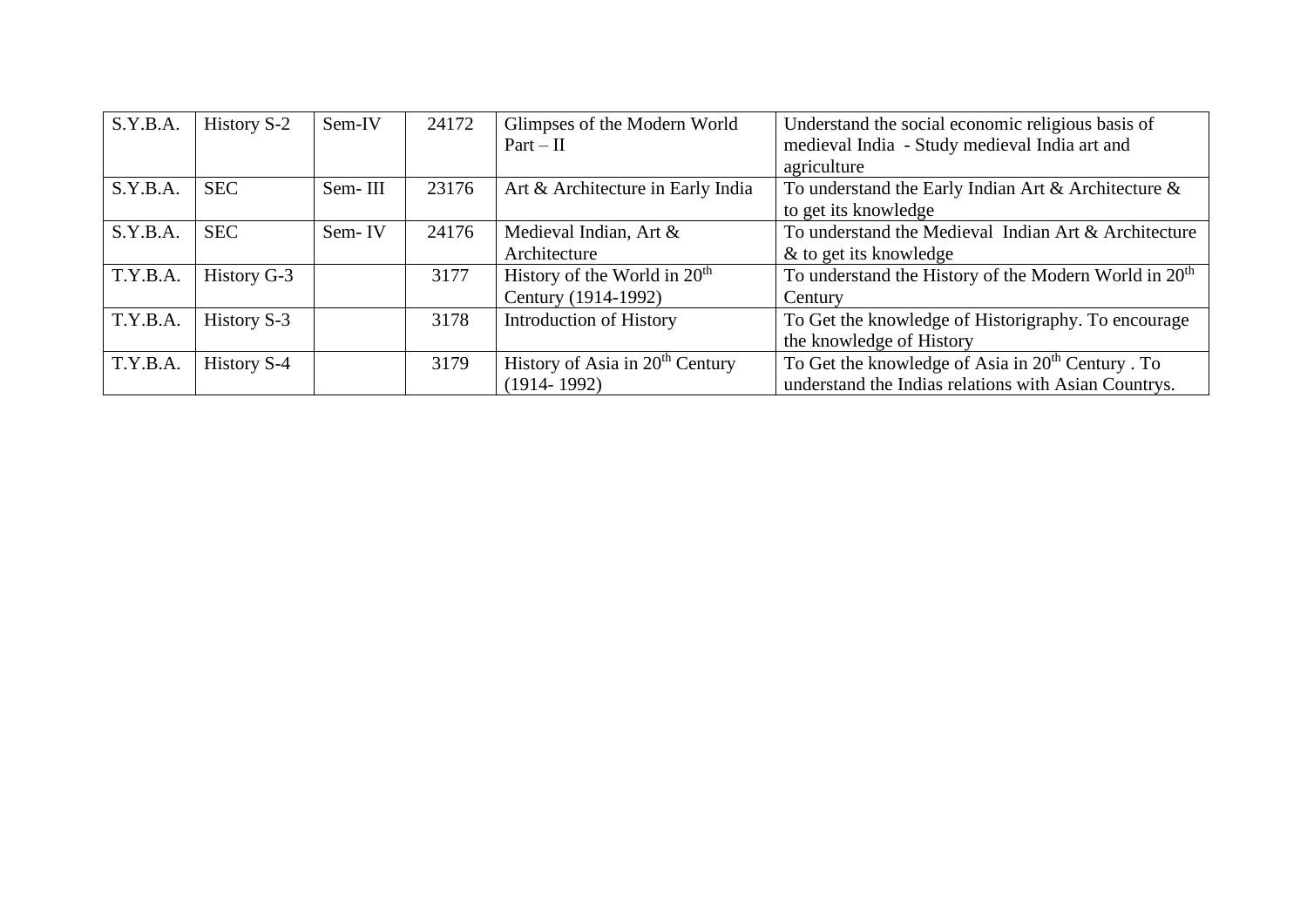# **M.A.**

### **Programme Specific Outcome :**

A detail study of history may give the student to choose her career in journalism or any other editorial board. They may get job in museum, archives and libraries . beside those ,in the field of research and archaeology they may proceed. They can also prepared themselves for the NET/SET exams.

| <b>Class</b> | <b>Subject</b> | <b>Semester</b> | Course | <b>Course Title</b>         | <b>Course outcome</b>                                           |
|--------------|----------------|-----------------|--------|-----------------------------|-----------------------------------------------------------------|
|              |                |                 | Code   |                             |                                                                 |
| $M.A.- I$    | History        | Sem-I           | 12201  | History and its Methods     | Understand history and its forces in abetter way                |
| $M.A. - I$   | <b>History</b> | Sem-I           | 12202  | Evolution of Ideas and      | Understand ancient Indian history is                            |
|              |                |                 |        | Institutions In Early India | crucial to understand Indian history as a whole                 |
| $M.A. - I$   | History        | Sem-I           | 12203  | Maratha Polity              | Get acquainted with the administrativesystem of the Marathas    |
|              |                |                 |        |                             | in an analytical way                                            |
| $M.A. - I$   | History        | Sem-I           | 12206  | Social Background of Dalit  | Understand history and its forces and                           |
|              |                |                 |        | Movement in Maharashtra     | learn to interrogate existing paradigms and challenge the       |
|              |                |                 |        |                             | outdate                                                         |
| $M.A. - I$   | History        | Sem-II          | 22201  | Approaches to History       | Approaches to History Understand history and its forces and     |
|              |                |                 |        |                             | learn to interrogate existing paradigms and challenge the       |
|              |                |                 |        |                             | outdate                                                         |
| $M.A. - I$   | History        | Sem-II          | 22202  | Ideas and Institutions in   | Understand the nature of medieval Indiansociety, economy,       |
|              |                |                 |        | Medieval India              | state formations, and the main religious currents of the time   |
| $M.A. - I$   | History        | Sem-II          | 22203  | Socio-Economic History      | The purpose of the course is to study socio-economic history    |
|              |                |                 |        | of the Marathas             | of thein an analytical way.                                     |
| $M.A. - I$   | <b>History</b> | Sem-II          | 22205  | Nature of Dalit Movement    | The paper intends to provide an                                 |
|              |                |                 |        | in Maharashtra              | understanding of the changing position of Dalit at conceptual   |
|              |                |                 |        |                             | and practical level of social transformation, from 19th century |
|              |                |                 |        |                             | tilltoday                                                       |